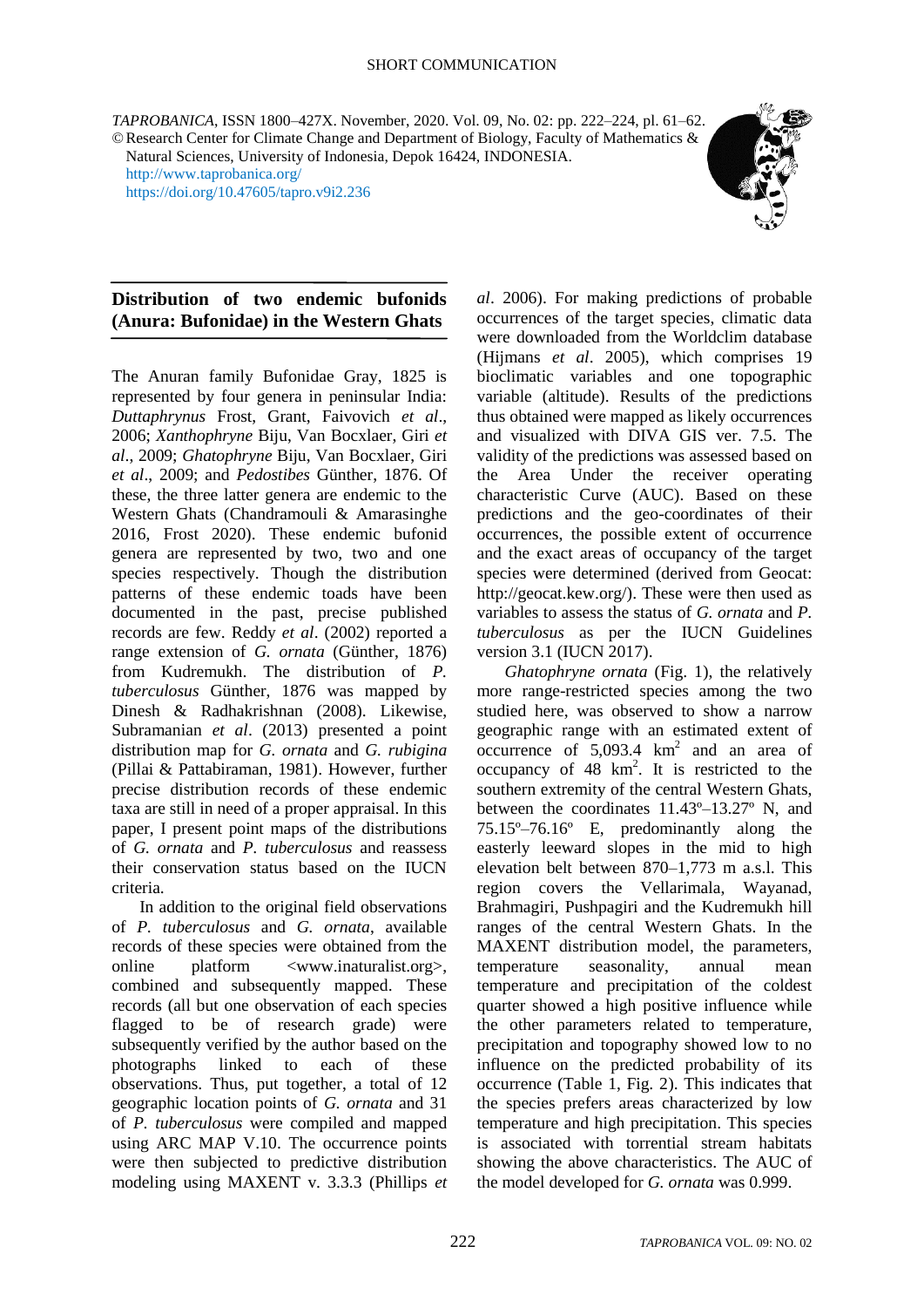The other endemic bufonid, *P. tuberculosus* (Fig. 3), on the other hand, showed a relatively much wider geographic distribution spanning nearly most parts of the Western Ghats from the southern extremity in the Agasthyamalai Hill Range 8.54º–17.51º N, to the northern part of the Western Ghats between 73.91º–77.54º E. This covered an estimated extent of occurrence of about  $54,388.5$  km<sup>2</sup> with an area of occupancy of  $116 \text{ km}^2$ . This low estimated area of occupancy within a wide extent of occurrence may well be a sampling artefact, and *P. tuberculosus* may well be widespread in intervening areas with suitable environmental conditions. The altitudinal range of *P. tuberculosus* ranged from 38–1,052 m a.s.l. The species was recorded from the following hill ranges: Agasthyamalai, Ponmudi Hills, Cardamom Hills, Anaimalai, Siruvani, Vellarimala, Brahmagiri Hills, Pushpagiri Hills, Kudremukh and Sharavati River Valley through Goa to the Koyna Hills in the Northern Western Ghats. The MAXENT model predicted its distribution nearly throughout the Western Ghats, with significant positive influence from precipitation of the wettest month followed by isothermality. The other parameters pertaining to temperature, precipitation and topography had very low influence on the prediction (Table 1, Fig. 4). This is indicative of its preference to areas generally characterized by high precipitation, as can be seen from its preference to evergreen forests. The AUC of the model developed for *P. tuberculosus* was 0.994.

The present study has addressed the lacuna in precision of the distribution patterns of two of the five endemic bufonid species of the Western Ghats. The remaining species, *G. rubigina*, *Xanthophryne koynaensis* (Soman, 1963) and *X. tigerinus* Biju, Van Bocxlaer, Giri *et al*., 2009 are still in need of further studies. Among them, *G. rubigina* is known from only a very few localities (Subramanian *et al*. 2013), while members of the genus *Xanthophryne* occupy a rather open and relatively large contiguous landscape in the northern part of the Western Ghats. Though members of the genus *Duttaphrynus* also constitute some endemic species in the Western Ghats, the genus, as a whole, has a wide distribution range, unlike the endemic lineages dealt with herein. The evolutionary uniqueness (Biju *et al*. 2009, Chan *et al*. 2016) and restricted distribution of these focal species studied here make them ideal models for investigation of their distribution

patterns. Both species are largely stenotopic, and are sensitive to habitat disturbances / alterations (pers. obs.). Hence, it would be useful to assess the suitability of the habitat available for them to occupy.

**Table 1:** Percentage contribution of bioclimatic and physiographic variables (for parameters of abbreviations see Hijmans *et al*. 2005) to the model for *Ghatophryne ornata* and *Pedostibes tuberculosus*

|                                             | G. ornata         |                           | P. tuberculosus   |                          |
|---------------------------------------------|-------------------|---------------------------|-------------------|--------------------------|
| Variable<br>(see<br>Hijmans et al.<br>2005) | contribution<br>℅ | permutation<br>importance | contribution<br>℅ | permutation<br>mportance |
| Alt                                         | $\overline{0}$    | $\boldsymbol{0}$          | 1.4               | 0.6                      |
| Bio 1                                       | 19.4              | $\boldsymbol{0}$          | $\boldsymbol{0}$  | 0                        |
| Bio 2                                       | 7.1               | 6.3                       | 0.1               | 0.2                      |
| Bio 3                                       | 0.7               | 1.3                       | 21.8              | 1.5                      |
| Bio 4                                       | 44.7              | 87.4                      | 4                 | 92.5                     |
| Bio 5                                       | $\overline{0}$    | $\overline{0}$            | $\overline{0}$    | 0                        |
| Bio 6                                       | $\boldsymbol{0}$  | $\overline{0}$            | 0.6               | 0.5                      |
| Bio 7                                       | 1.7               | $\overline{0}$            | 0.7               | 2.6                      |
| Bio 8                                       | 2.9               | 4.5                       | $\boldsymbol{0}$  | $\boldsymbol{0}$         |
| Bio 9                                       | $\overline{0}$    | $\overline{0}$            | $\boldsymbol{0}$  | 0                        |
| Bio 10                                      | $\boldsymbol{0}$  | $\boldsymbol{0}$          | 0                 | $\overline{0}$           |
| Bio 11                                      | 0                 | $\overline{0}$            | 0.5               | 0.2                      |
| Bio 12                                      | $\theta$          | $\theta$                  | 3.4               | 0.1                      |
| Bio 13                                      | 4.4               | $\overline{0}$            | 63.3              | $\overline{0}$           |
| Bio 14                                      | 4.8               | $\boldsymbol{0}$          | 1.3               | 0.1                      |
| Bio 15                                      | $\boldsymbol{0}$  | $\overline{0}$            | $\boldsymbol{0}$  | 0                        |
| Bio 16                                      | $\overline{0}$    | $\overline{0}$            | 0.4               | 0.3                      |
| Bio 17                                      | 0.4               | 0.1                       | 0.7               | 0.1                      |
| Bio 18                                      | 0.8               | 0.4                       | 1.6               | 1.3                      |
| Bio 19                                      | 13.1              | $\boldsymbol{0}$          | 0.2               | $\boldsymbol{0}$         |

*Pedostibes tuberculosus*, being an arboreal species is relatively more widespread than *G. ornata*, which, on the other hand, shows exclusive association with fast-flowing stream habitats. Despite the availability of such potentially viable stream habitats throughout most parts of the Western Ghats, *G. ornata* shows a restricted distribution only to parts of the mid-high elevation regions in the central Western Ghats. Even for *P. tuberculosus*, the distribution is fragmented into several discontinuous patches. This may be explained by the lack of sufficient surveys in intervening areas of apparently suitable habitat and it is probable that further surveys in regions within the Western Ghats predicted to be suitable (the red, orange and yellow shaded areas in Fig. 4) could reveal new locality records for *P. tuberculosus*. As predicted by the model, both these species show a high sensitivity to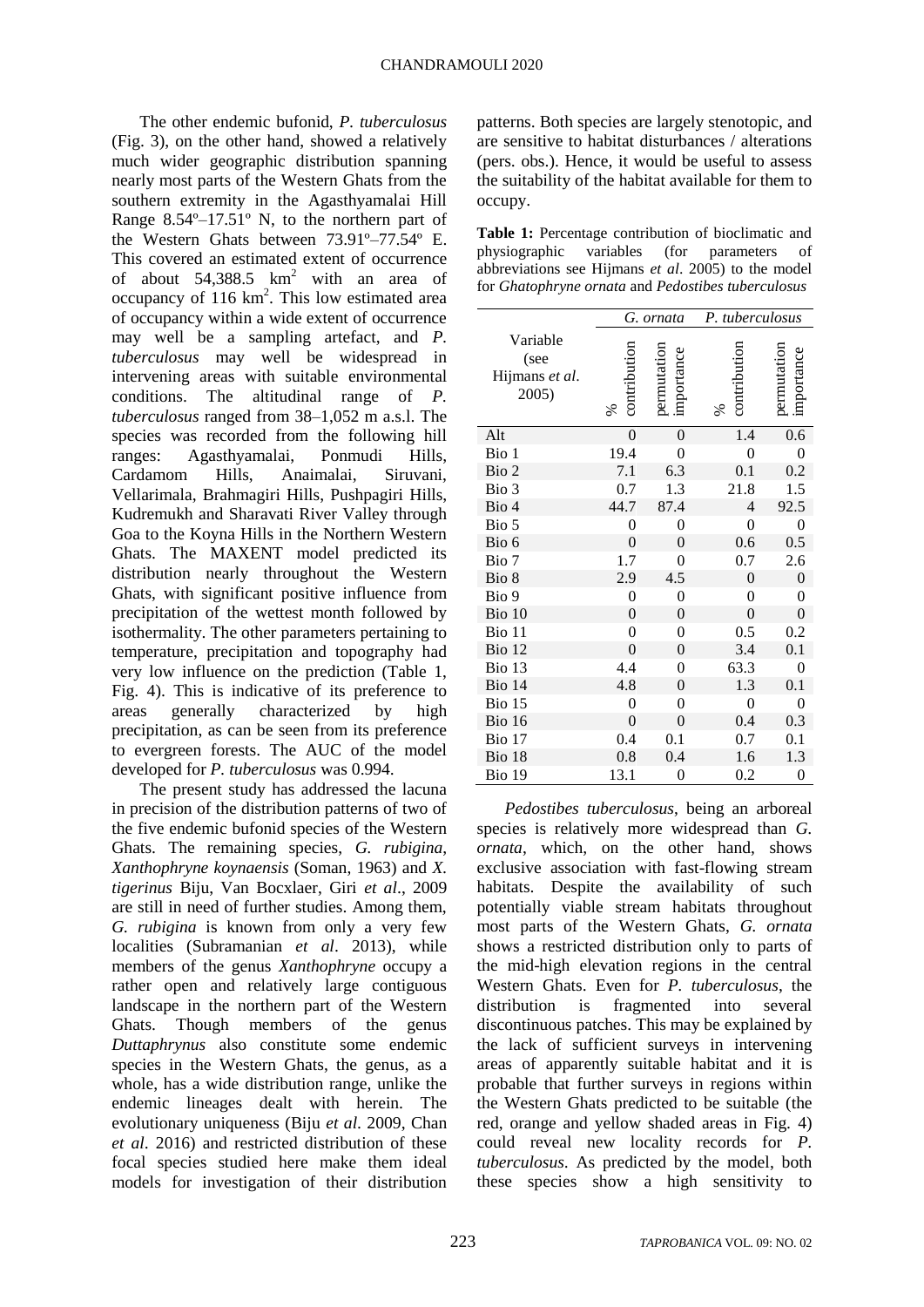## Plate 61



Figure 1. A live male of Ghatophryne ornata (not collected) from the Western Ghats, Karnataka, India



Figure 2. The distribution range of Ghatophryne ornata; recorded (squares) and predicted (shaded).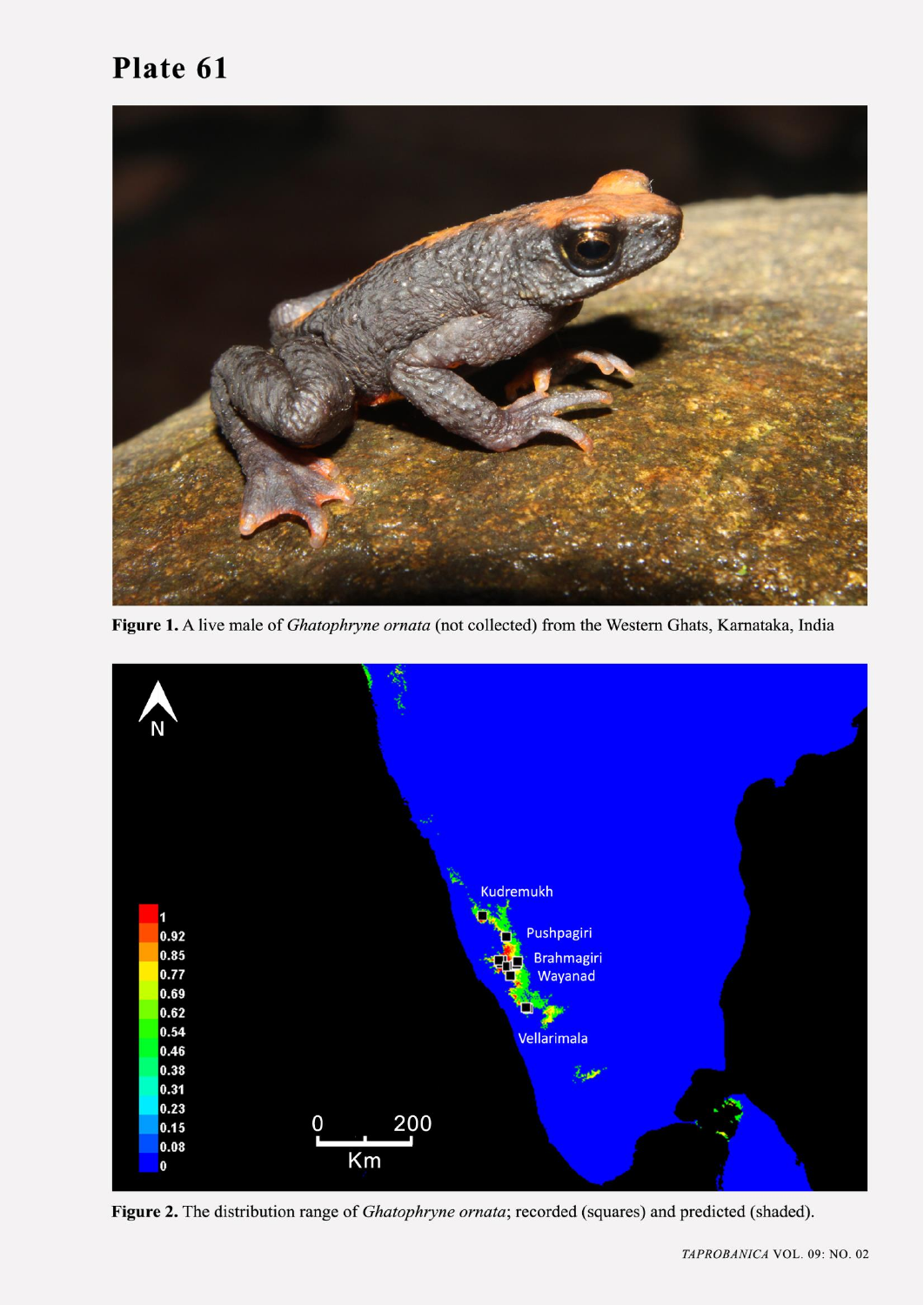# Plate 62



Figure 3. A live male of Pedostibes tuberculosus (not collected) from the Western Ghats, Karnataka, India.



Figure 4. The distribution range of Pedostibes tuberculosus; recorded (circles) and predicted (shaded).